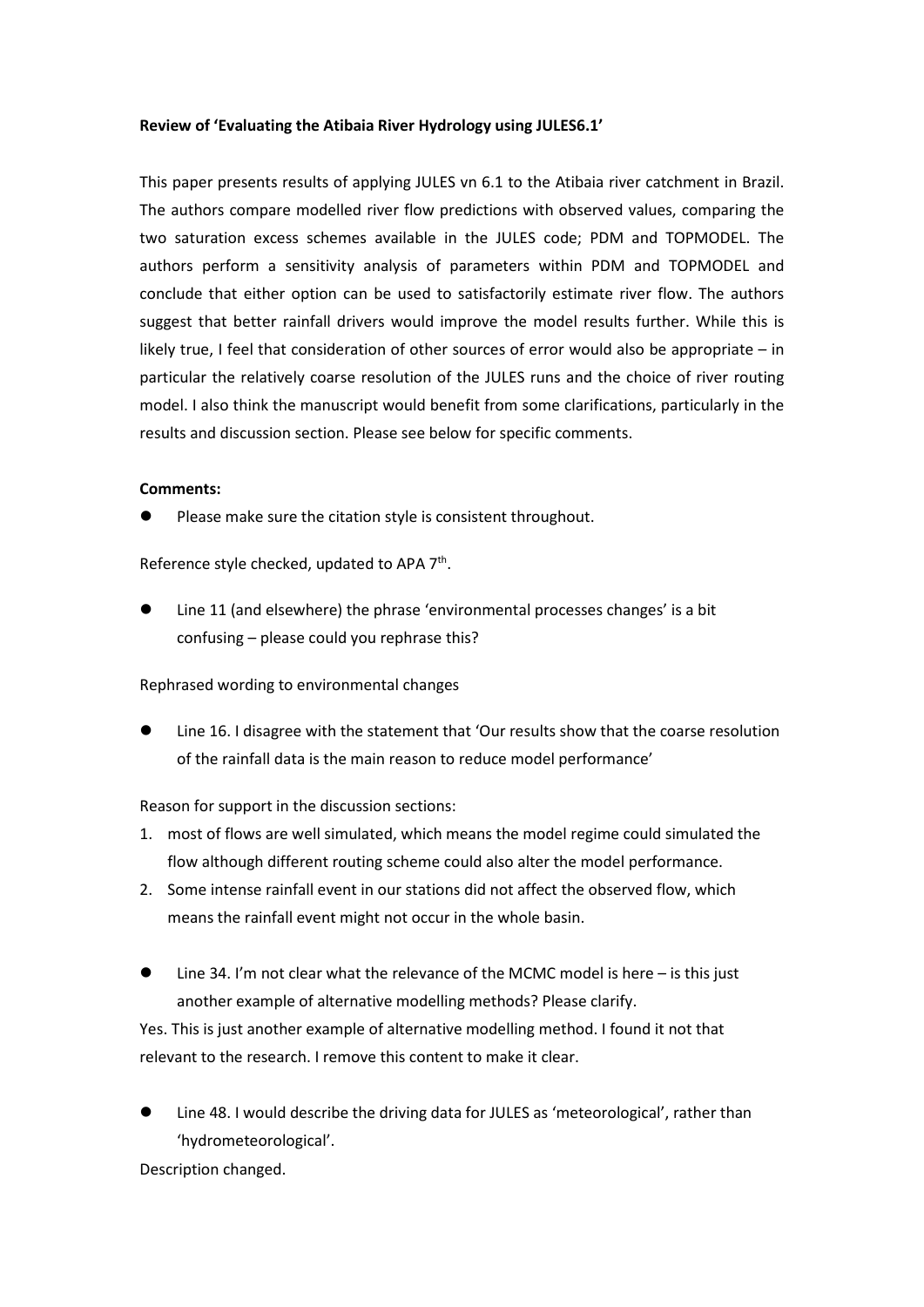Line 56. Does the region really have both C3 and C4 grasses? And, later in the paper you mention that 12% of the catchment is urban. Can you comment on that here?

Yes. The classification is based on MODIS data reclassified by Houldcroft et. al (2009). There are C3 and C4. I add the description of urban.

 Line 61. Please make sure you are clear in the distinction between precipitation and throughfall.

Description added.

 Line 64. Could you make it a bit clearer that you have compared results from using PDM and TOPMODEL?

Description added. We evaluated the sensitivity of hydrological parameters and calibrated the model to select the most suitable approach for the study region.

 Line 71. What is the spatial scale over which you have calculated the soil physics parameters from textures in the HWSD? IS it representative of the subcatchments you have used?

The spatial scale of HWSD is 0.0833 degree. The sub-basin is classified to two soil categories. We use the soil data from the highest percentage class "Ferric Acrisols". This soil type is one of the representative soils in this catchment according to survey data as listed in study region section (FAO/IIASA/ISRIC/ISSCAS/JRC, 2012; Ottoni et al., 2018; Rossi, 2017).

 Line 74 (or elsewhere) can you make it clear that you have run JULES with each subcatchment as an effective grid box? The more usual approach is to divide an area of interest into approximately square grid boxes. (I don't think there's any problem with doing it by subcatchment, but it needs to be clear!)

We have run JULES with 18 sub-basins. I have made the statement clear.

 Line 76. Can you make clearer how rainfall data are substituted in the case of missing data? And can you give the reader an idea of how representative the rainfall data are likely to be for each catchment?

We use the rainfall data from the nearest station of each gridbox. Monitoring station of Campinas-IAC (Campinas, Atibaia, and Nazare Paulista) has the most comprehensive record, except missing data in 2012 and 2015. We use the rainfall data from DAEE as a substitute in 2012 and 2015. The DAEE data is not the comprehensive (with missing data) in other years, that's the reason we use Campinas-IAC data as the major data source.

 Line 80. Can you justify using this simple river routing model rather than RFM or similar, as is more usual? Should the equation in this paragraph be labelled equation (1)? Also please make sure you define all the symbols in all equations in the paper – adding in units can also be really helpful to the reader. Should there be two different values of C for surface and subsurface flows? How was the value for this chosen?

For C values. Yes. There should be two different values. A lower C should be used for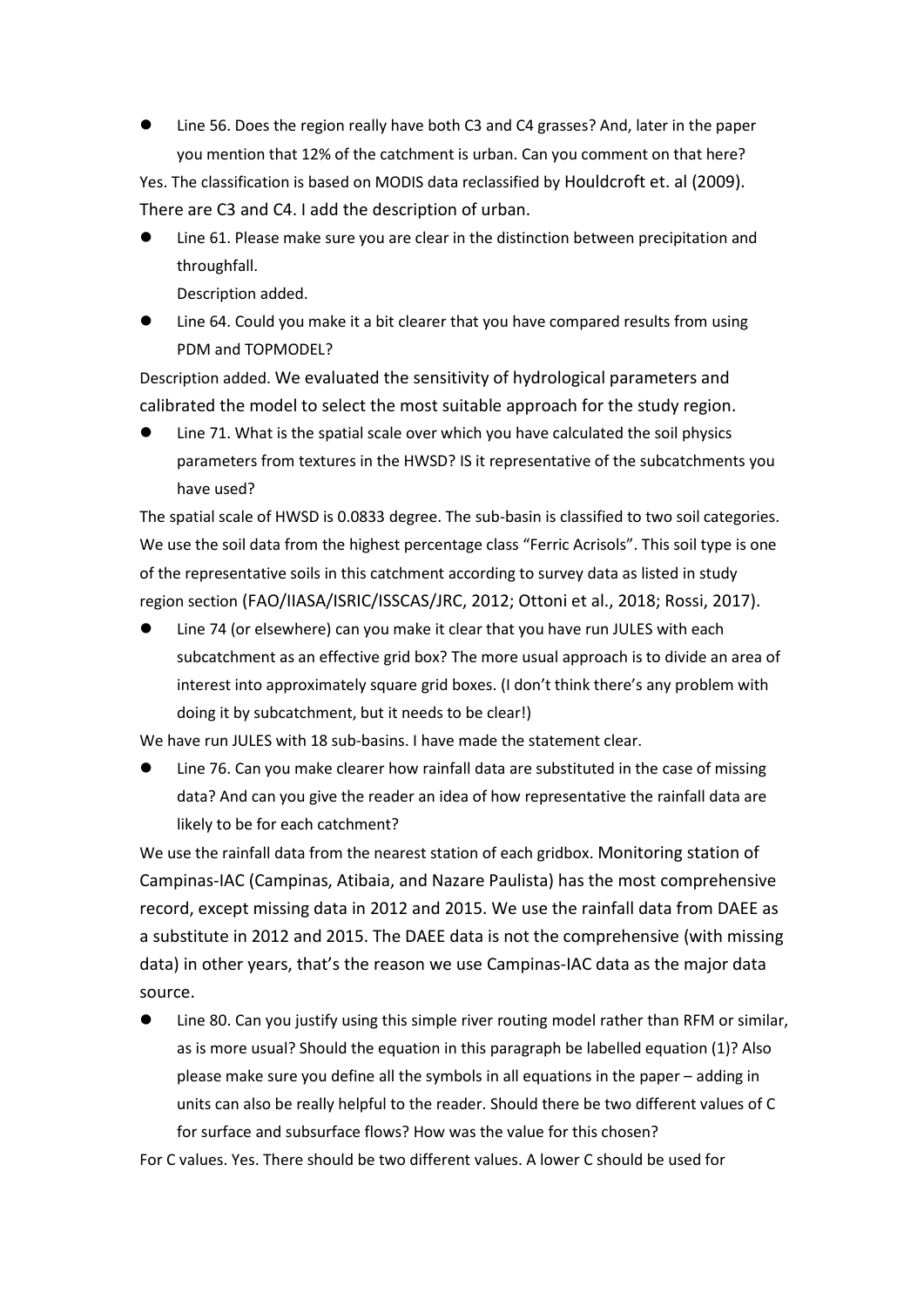subsurface flow. However, it has little affect on the results since the change of subsurface flow in JULES is far slower than the surface flow.

Line 98. Can you make this clearer?

I rewrite this: The study region's rainfall presents a seasonal pattern with rainy summer and dry winter …

 Line 108. Can you explain how you account for the effect of dams? Description added. L48

The release data of the dams is used as the upstream flow, which is obtained from the Basic Sanitation Company of the State of Sao Paulo (SABESP, 2020).

 Lin 117. Why do you use a value of 0.085 here? I would suggest that equation (1) is not necessary.

Yes. I didn't find the reason to use 0.085 here. Several values are used for the UK basin, which still need to be investigated. I removed the part of BFI since it is not mention and compared in this research. I change the model evaluation indicator using the NSE, RMSE-observations standard deviation ratio (RSR), and percent bias ( $P_{BIAS}$ ), following Moriasi et al. (2007).

- Line 120. Which quantity is this the standard deviation of? Please make sure all symbols used are clearly defined – also for the equations from line 125. Daily flow
- Line 125. Please can you make clear to the reader what these metrics mean i.e. what constitutes a 'good score' etc?

Content updated. I use indicator from Moriasi et al., 2007 to replace the original content.

 Line 134 (and elsewhere). Can you please make clearer what you mean by 'gradually alters the hydrograph'?

I removed this description due to the rewrite modelling results and discussions. However, I have added Figure 4 to show the change on hydrograph with using different parameters.

 Line 137. You state that the flow is changed to a subsurface flow-dominated regime, but is this shown in the results section?

I have added Figure 4 to show the change on hydrograph.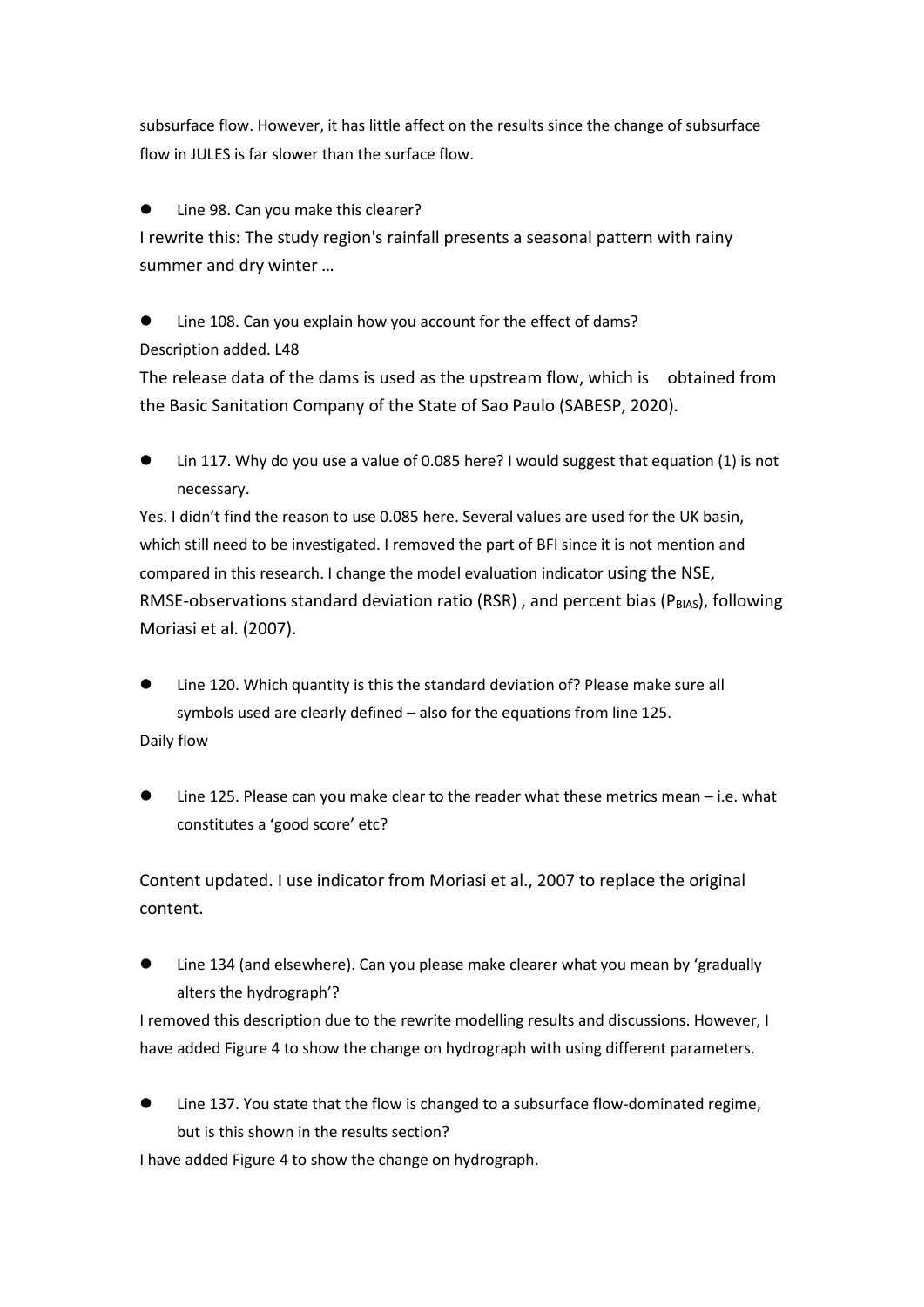Line 139. The choice of b  $pdm = 0.5$  is also not demonstrated in the results shown. Description added in L134:

We examined the model performance with a combination of soil depth, shape factor, and minimum soil water content, and found that the highest performance with combination dz=1.0, b=0.5, s=0, which altered the shape factor alone.

 Figure 3. Are these points mean flows? Daily/hourly data points? Please clarify. I would also suggest adding a 1:1 line and/or plotting these with a square aspect ratio to make the relationship clearer. The caption of 3.a is also a little tricky to read. Mean daily flow. I have made a new square figure 3.

Line 143. Is this conclusion shown in figure 3d as stated? Please make this clearer if so.

Line 143. Please justify the statement that peak flow was reduced for a lower ti max. ti max is removed. We added the analysis of fexp with is more relevant. (Martínez-de la Torre et al., 2019)

 Line 150.Please comment on the fact that although TOPMODEL scores better in terms of NSE and R^2, the bias is worse.

I have change the model evaluation indicator using the NSE, RMSE-observations standard deviation ratio (RSR), and percent bias ( $P<sub>BIAS</sub>$ ), following Moriasi et al. (2007). In case, TOPMODEL scores better in terms of NSE and RSR. (describe after L141)

Line 155: Please reword this as the meaning is unclear

I removed this description due to the rewrite modelling results and discussions.

 Line 157 and throughout. Please be specific about which metric you are referring to by 'modelling performance' (e.g. NSE here)

I removed this description due to the rewrite modelling results and discussions.

 Line 160. You state that uncertainty in rainfall data **could** be the main driver for the gap. I agree that it could be, but could you comment on other sources of error and/or uncertainty?

Most of flows are well simulated, which means the model regime could simulated the flow although different routing scheme could also alter the model performance.